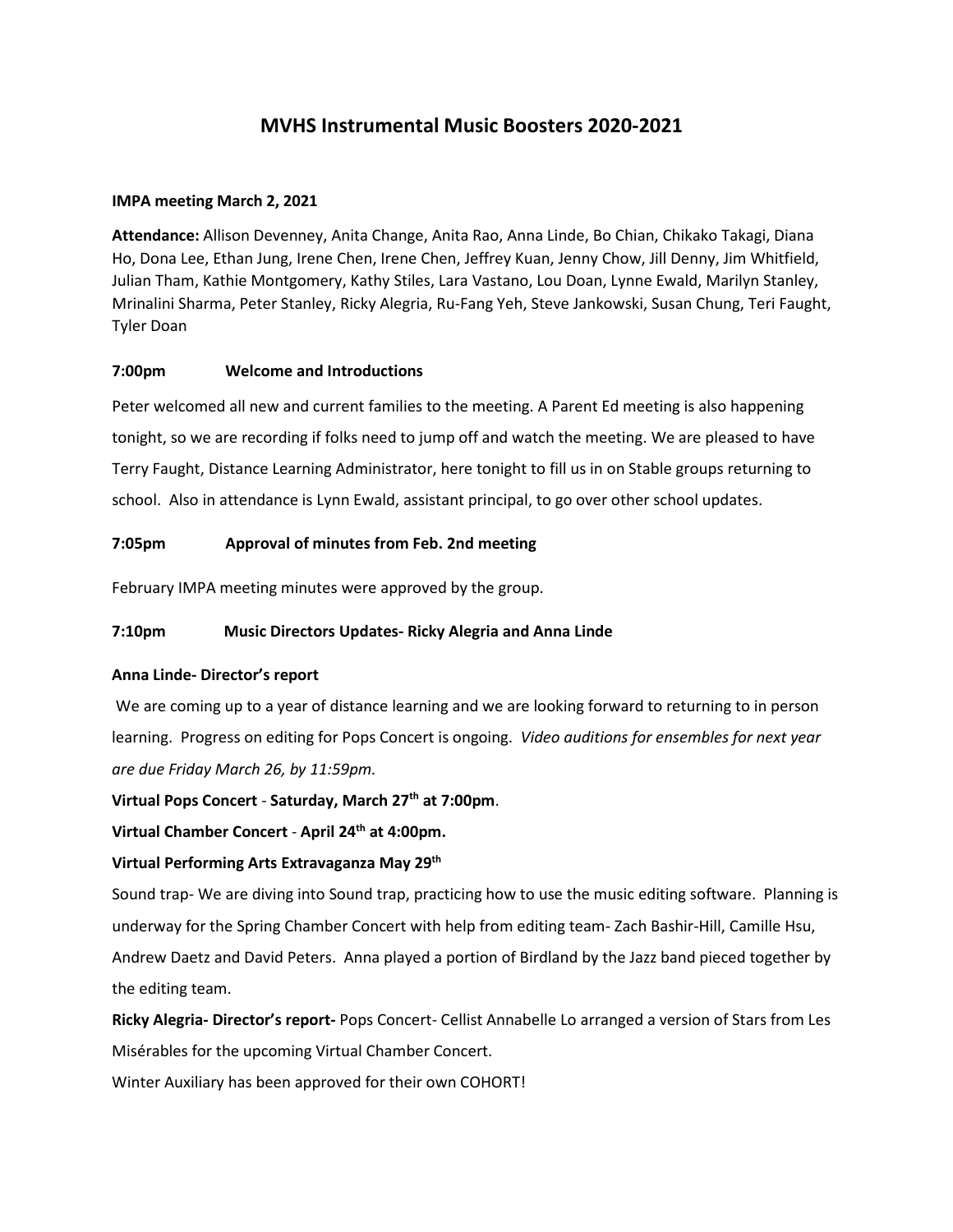#### **Winter Auxiliary Cohort-** *Winter Guard and Winter Percussion*

- 2 x week Tues/Fri
- 3:45-5:15pm
- 14 total students (W Guard and W Percussion)
- Strict social distancing protocols will be enforced
- $\bullet$  First cohort rehearsal is March  $9^{th}$ .
- Anna K is leading W Perc, Suzi is leading W Guard
- Peter asked if there are enough hand sanitizer, wipes, PPE, and if the IMPA could help in any way with that. Ricky said that was a good question, that they will check and if IMPA can support them, they will let us know.

## **Teri Faught- Distance Learning Administrator, Stable Learning groups update**-

MVHS is looking forward to bringing students back in cohorts. The HS created stable learning groups, for students to return to campus one full day a week via zoom learning. Teachers not in the classrooms, students go outside for lunch/breaks, following strict protocols. Stable learning Models- new guidance with red tier, school guidance for reopening. We still must follow what is given to us by the CDC. Students who cannot sit in class- PE, Dance, Instrumental music, we have alternative locations for practice. \**Instrumental music students will not be allowed to play on campus*. School will be a closed campus when it reopens. Certified adults, not teachers, will be in the classrooms, while MVHS builds sub pool. Some subs are not coming back until they are vaccinated. Lots of moving parts with this process, and administrators are keeping up on all details. Winter Percussion is not considered a cohort, but Music is defined as Wind instruments that require blowing through. Therefore, WP can come in after school. No music at first in the stable groups. Instrumental music classes will not take place, only outdoors, choir can sing outside, 20 feet apart. Strings can be brought back to campus since there is no wind being blown. During Stable groups, it is all or nothing, so Instrumental music is being restricted even more than sports and choir programs. Students (Seniors and maybe Freshman) will be returning next week. This model will likely change as we return. Stable groups will be divided by discipline, not by grade levels. For performing arts, they may all be grouped together with other performing arts students. Students must be on campus all day, or virtual all day. For further questions, please email Terri at [TeriFaught@mvla.net](mailto:TeriFaught@mvla.net)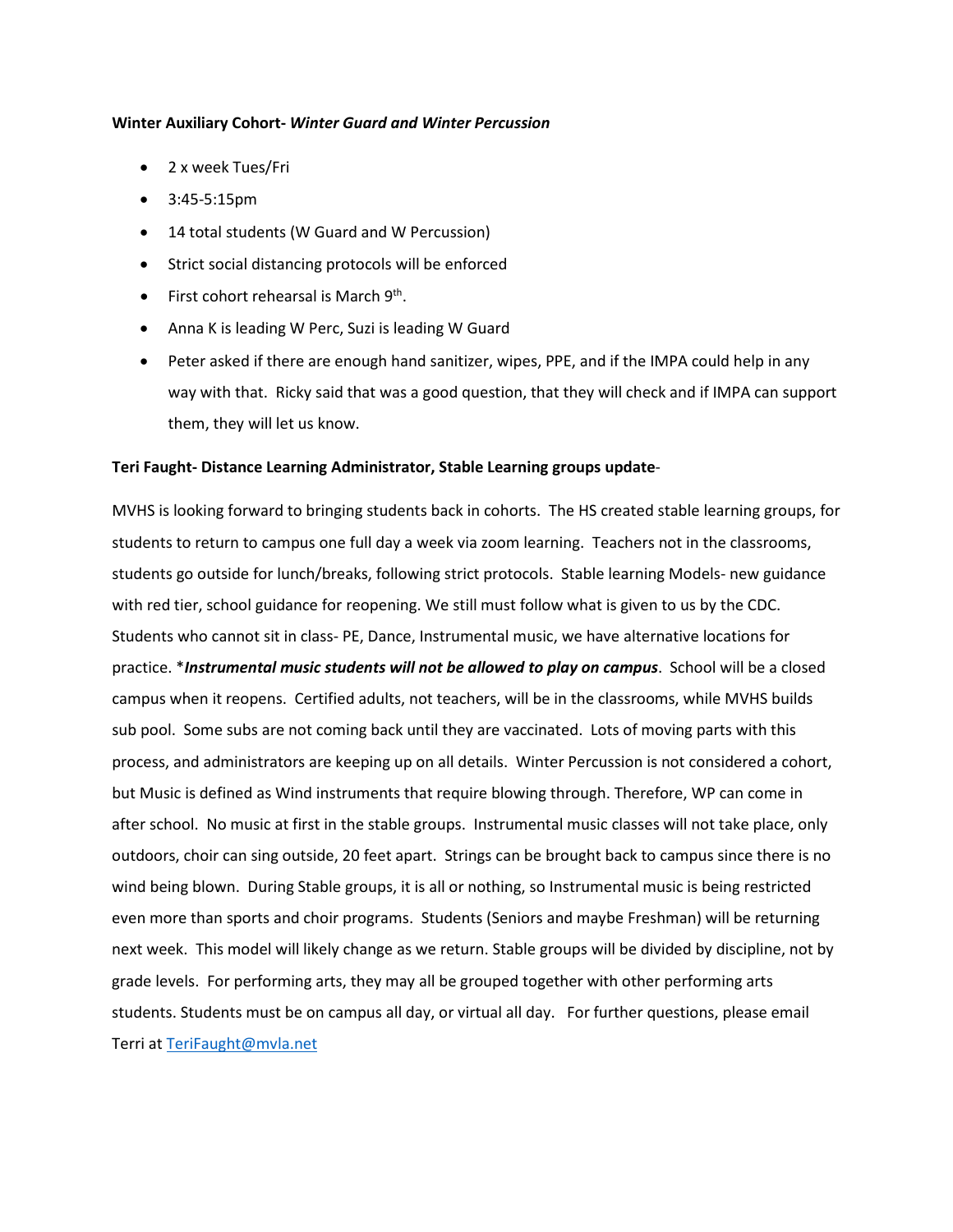**Jill-** Strings can play, but how are they categorized with the Stable groups? Terri- We are concerned with having too many strings, all instrumental music is not happening on campus. Concern for enough adults on campus with 4 different years of string players. Not enough manpower for them to play on campus right now.

## **7:20pm MVHS Administrator Update**

**Lynne Ewald**- It is very exciting to have us in red tier now, sports are starting to practice, and moving in the right direction. Team sports are going well, with second season starting to practice now. Some of the games will be streaming since attendance is strictly limited. Friday is Homecoming! Drive in Movieannouncement of Court. Tomorrow there will be bagels with the Court, taking pictures for the yearbook.

## **7:30pm Winter Guard Update**

Winter Auxiliary COHORT- 2 x week Tues/Fri 3:45-5:15pm, 14 members, strict social distancing protocols will be enforced. First rehearsal is March 9<sup>th</sup>.

Suzie and Ricky are working on virtual registration for CCGC and CCGI? We will send dates out when we have more information on this.

# **7:40pm Board Reports- President and VP- Peter Stanley & Jacqueline Trager**

Peter, on behalf of the Booster board, asked Anna and Ricky if they needed anything financial or any specific help for the instrumental music program but they did not have any requests at this time.

#### **7:50pm Finance Update**

Karen P. has been paying invoices from MB to the district. IMPA is expecting to have more money this year, so if there is anything specific the program needs, please let Peter and the IMPA know.

# **7:45pm Student Council report-Tyler Doan (Music Council President, DM, WE)**

Looking forward to the 3 concerts coming up! Pops concert on March  $27<sup>th</sup>$ - 2 great pieces. playing Les Misérables and Black Panther April 24<sup>th</sup> 4:00pm chamber virtual concert. Joint concert- May 29<sup>th</sup>

Fundraiser- moving forward with a benefit concert to raise money.